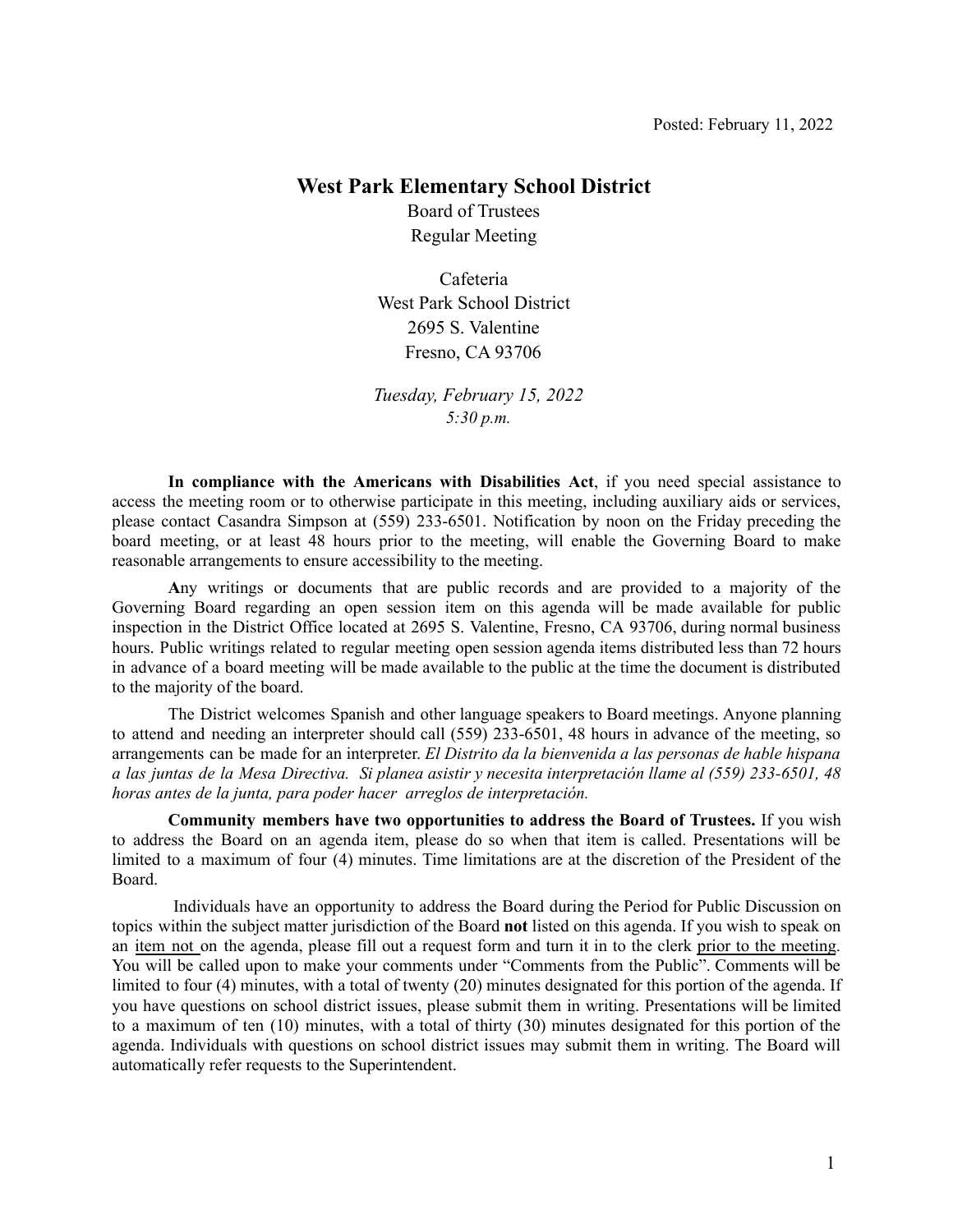#### **AGENDA**

### **I. OPENING BUSINESS**

- 1. Call Public Session to Order
- 2. Roll Call: Anna Benavidez Aida Garcia Kimberly Vivenzi Mark Vivenzi (Open Seat)
- 3. Pledge of Allegiance
- 4. Adopt Agenda
- 5. Recognition of Guests (Coach Vela & Coach Hogan) a. Basketball Teams
- 6. Introduction of New Staff (Meet & Greet)

# **II**. **PUBLIC COMMENT PERIOD RE: CLOSED SESSION ITEMS**

General public comment on any closed session item that will be heard. The Board may limit comments to no more than four (4) minutes pursuant to Board policy. Following public comment on closed session agenda items, the Board will immediately recess into closed session.

### **III. CLOSED SESSION**

A. Conference with Legal Counsel – Anticipated Litigation a.(Government Code Section 54956.9(d)) Number of cases: 1 B. Public employee discipline/release/dismissal/resignations (Government Code Section 54957) C. Public employee appointment/employment (Government Code Section 54957(b)) a.Title: Dean of Schools b.Title: Chief Business Officer c.Title: Data Analyst D.Inter-District Transfer E. Mentor Support for Chief Business Officer F. Superintendent's Evaluation

## **IV**. **REPORT OF ACTIONS TAKEN IN CLOSED SESSION**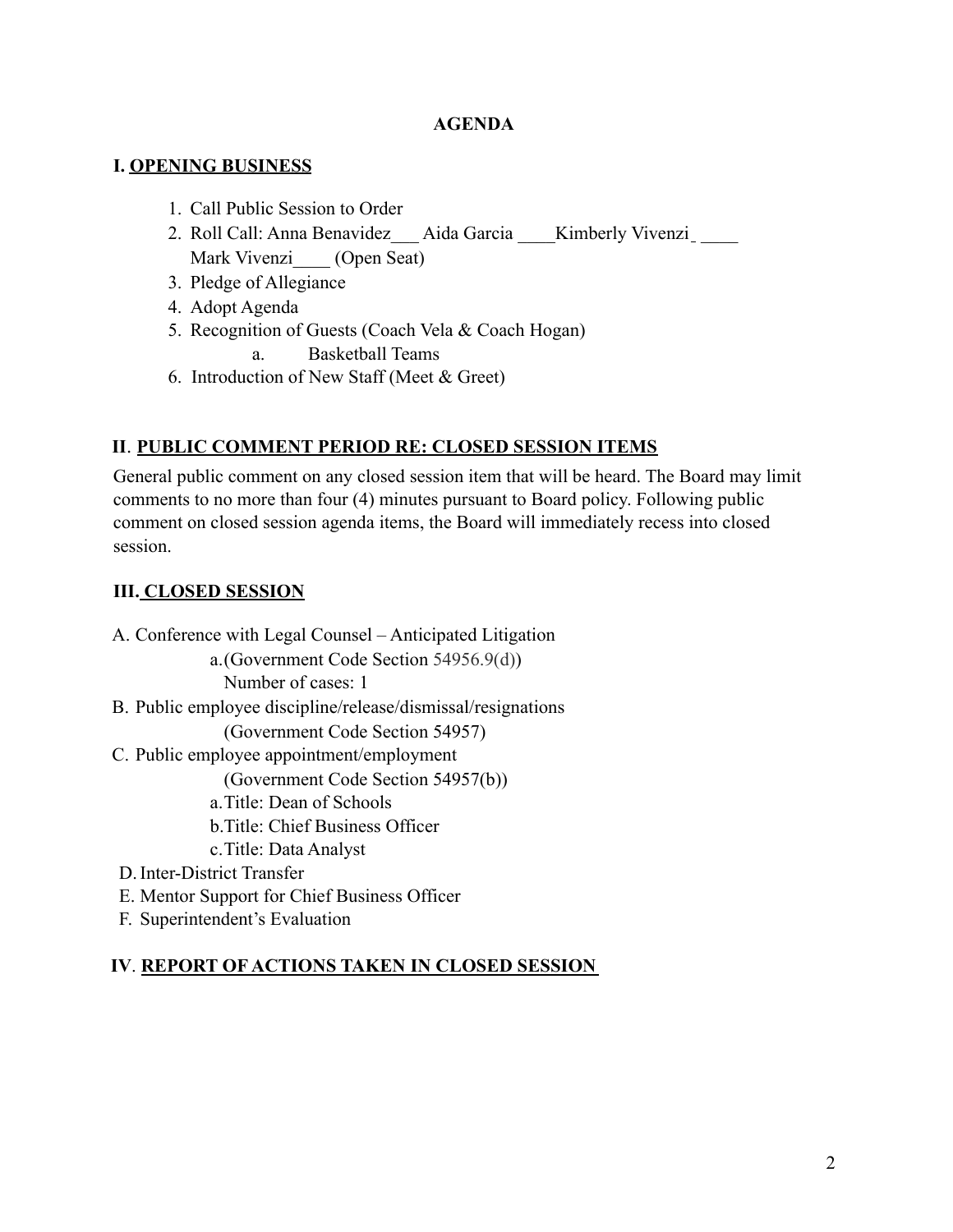### **V. PUBLIC COMMENT PERIOD**

Public Comment on any item of interest to the public that is within the Board's jurisdiction will be heard. The Board may limit comments to no more than four (4) minutes pursuant to Board Policy. Public comment will also be allowed on each specific agenda item prior to Board action thereon.

### **VI. CONSENT CALENDAR**:

Items listed under the Consent Calendar are considered to be routine and are acted on by the Board of Trustees in one motion. There is no discussion of these items before the Board vote unless a member of the Board, staff, or public requests specific items be discussed and/or removed from the Consent Calendar. It is understood that the Administration recommends approval on all Consent Items. Each item on the Consent Calendar approved by the Board of Trustees shall be deemed to have been considered in full and adopted as recommended.

A. Routine business transactions, annual renewal of programs, bids, agreements, notices of public hearings, and proclamations:

- 1. Regular Board Meeting Minutes January 10, 2022
- 2. Regular Board Meeting Minutes December 13, 2021
- 3. Organization of- Self-Insured Schools (OSS) 2022-2023

#### **VII. NEW BUSINESS**

- 1. APPROVAL: Warrants Report/Accounts Payable
- 2. APPROVAL: Creation of New Position/Job Description for Director of Food **Services**
- 3. APPROVAL: Resolution to Eliminate Classified Child Development Position
- 4. APPROVAL: Resolution to Eliminate Certificated Child Development Position
- 5. APPROVAL: Resolution to Provide Coffee for WPESD Certificated Staff
- 6. APPROVAL: CBEST Waiver Application for Certificated Substitute
- 7. APPROVAL: Declaration of Surplus
	- i. Declare items are no longer useable and of no value so they may be disposed of
- 8. APPROVAL: Contract with Creative Leadership Associates